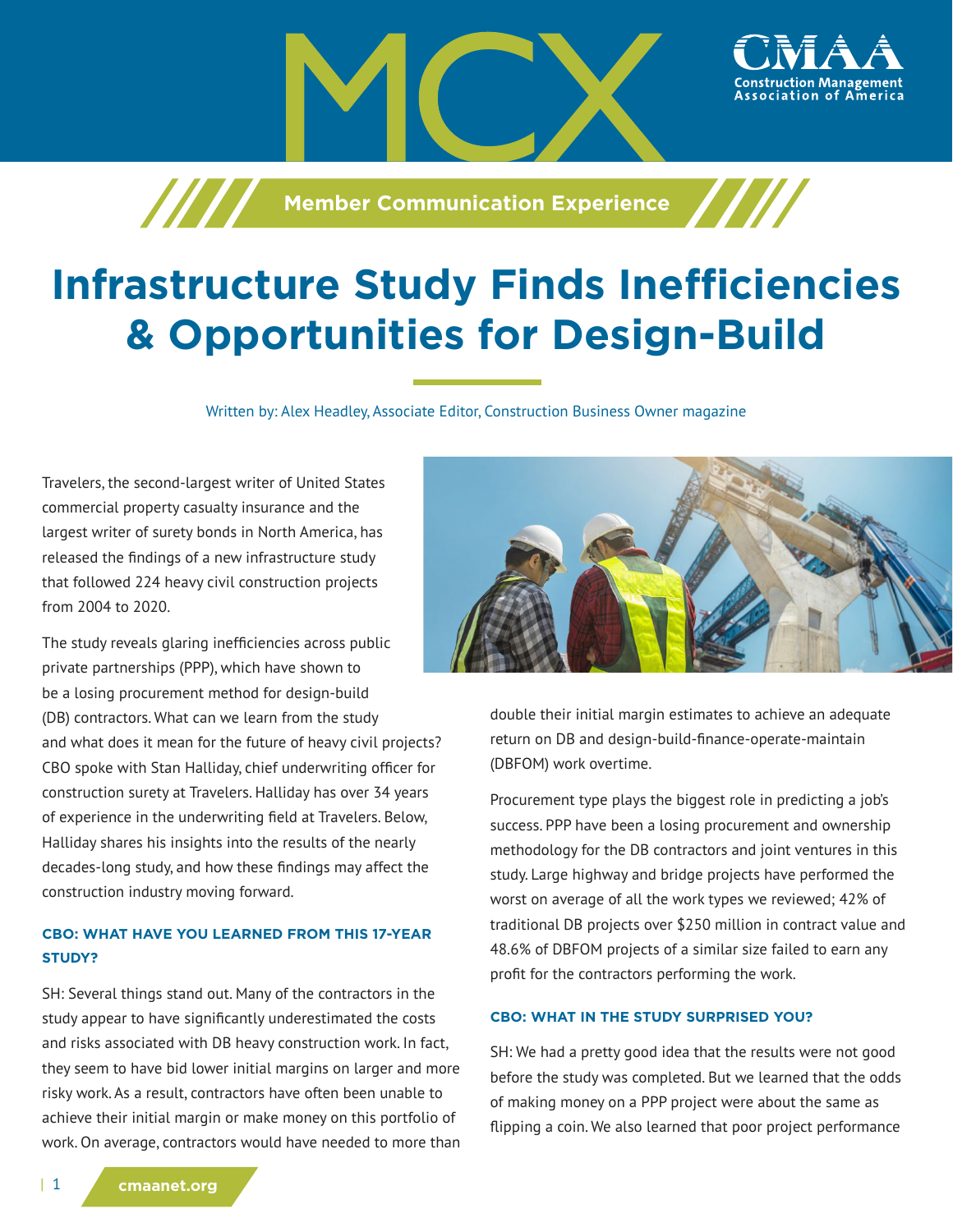was more closely correlated with the DB procurement type than with the size of the project. Travelers believe a major reason for the poor results is that contractors are being asked to provide firm fixed-price proposals based on designs that are roughly 30% complete. Our data clearly shows that they have not been able to do this accurately and the result has been significant operating losses.

 $\boldsymbol{H}$ 

### **CBO: WHY IS THE INFRASTRUCTURE STUDY SO IMPORTANT?**

SH: More and more construction owners seem to be considering larger procurements and they are under a lot of pressure to use DB or DBFOM procurement methods to complete the work more quickly. Yet, the owners don't realize that the current DB and DBFOM procurement structure on PPP and other large civil projects appears to be fundamentally broken and does not provide contractors with a reasonable opportunity to earn an adequate return on their work in order to earn a profit.

As mentioned previously, it's highly unlikely that a contractor can provide an accurate, fixed price to a construction owner on a civil construction contract more than \$250 million when the design is only 30% complete and so many variables remain unknown — the Travelers' data clearly shows this, which is why we're seeing so many mega-claims (\$100 million and more) on this class of work and why many contractors are choosing either to no longer pursue this kind of work or to limit opportunities to owners with whom they have a proven track record of success.

Travelers believes that procurement methods need to change and that the construction manager, general contractor (CM/GC) and/or progressive design-build models are better alternatives for all stakeholders. These methods allow the contractor to provide pricing based on a more complete design, which brings greater cost certainty. Construction business owners get the benefit of a more certain and predictable project budget, and our data also shows that these models greatly reduce  $-$  if not eliminate — the disputes and claims between the contractor and owners we often see on DB and PPP work.

Many of these claims are for hundreds of millions of dollars, with several more than \$500 million. And now that Congress has approved the Infrastructure Investment and Jobs Act (IIJA) to further stimulate the economy over the next five years, work should now be procured in a manner that minimizes project disputes, maximizes timely project completion and gives contractors a reasonable chance of achieving an acceptable financial return for their work.

## **CBO: WHAT SHOULD THE CONSTRUCTION INDUSTRY KNOW ABOUT THIS STUDY?**

SH: Contractors are not alone in the struggle to consistently perform mega-civil projects profitably. Almost every firm in this marketplace has struggled to complete work profitably and to avoid major claims and disputes. Bottom line, the industry can't keep pursuing these types of jobs without substantive changes in how they are procured.

Travelers has enough data examples to demonstrate that trying to provide a guaranteed fixed price based on a 30% design and other uncertainties is simply too risky. For example, a project was bid on and awarded more than four years ago, yet the major bridge component's design is still not complete and authorized by the owner for construction. It's not realistic to think that any firm could accurately price that type of delay into their initial risk assessment.

The time for change is now. The procurement philosophy for these major civil works projects must become more collaborative, with contractors and owners working together to discuss options, properly allocate risk and ultimately establish a realistic, achievable budget and timeline for proposed work.

The construction manager or general contractor at risk and/ or progressive design-build methodologies have proven to be more reliable options that so far have resulted in nearly all projects being completed on time, on budget, and without dispute. The contractor still must perform, but now its risks are based on a much more complete design with known quantities factored in.